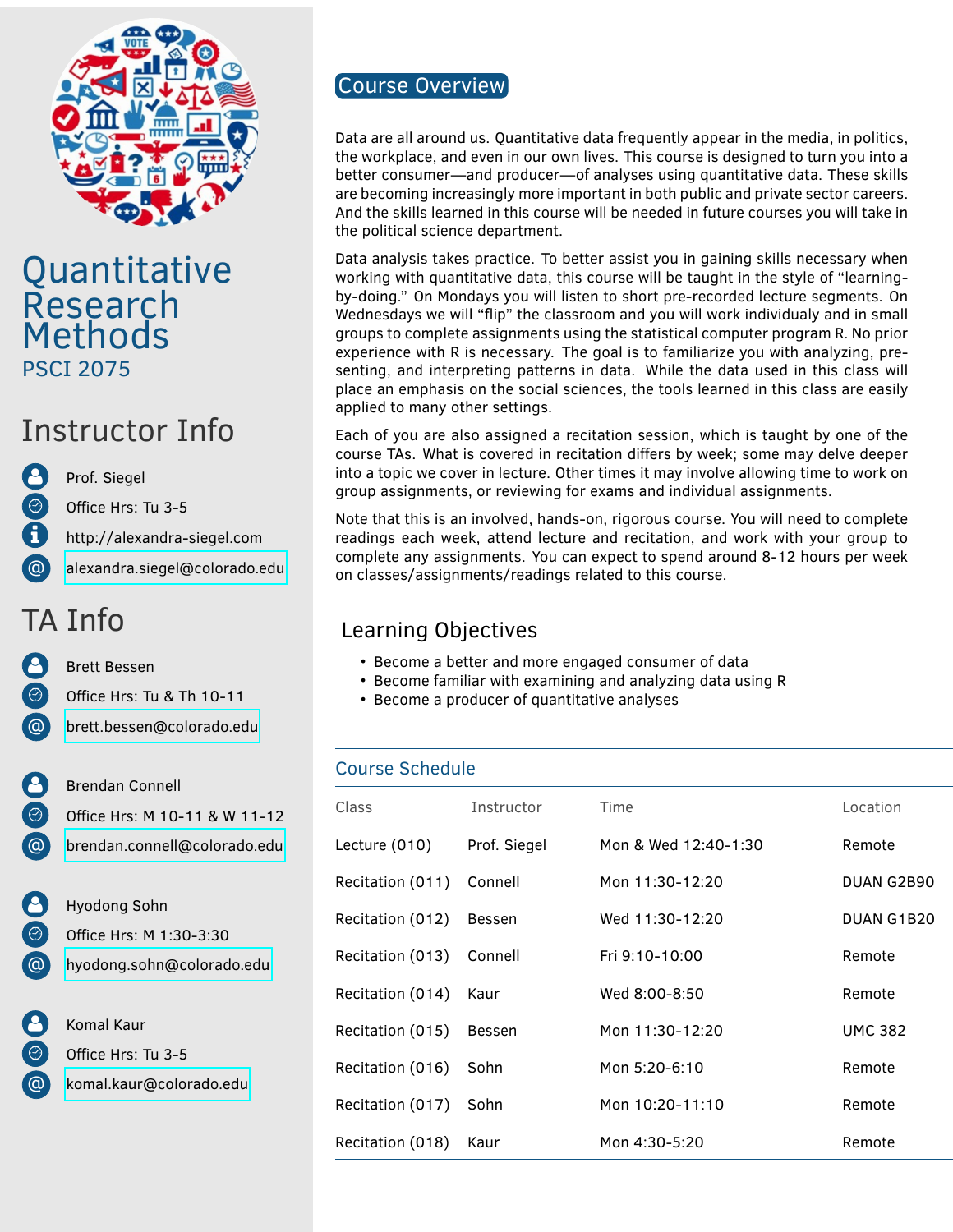#### Pre-Requisites & Course Requirements

There are no prerequisites for this course. You will need access to a computer with internet connectivity for each class session (remote or in person). We will use R and RStudio as well as Google Collab Notebooks in this course. No prior experience with these applications is necessary.

#### Textbooks & Course Website

There are two required textbooks for the course:

- Pollock, Philip H. III and Barry C. Edwards. 2020. The Essentials of Political Analysis. 6th edition. Sage. ISBN 9781596379616.
- Pollock, Philip and Barry C. Edwards. 2018. An R Companion to Political Analysis. 2nd edition. Sage. ISBN: 978-1- 5063-6884-9

We will also draw from an additional textbook for this course, but you do not need to purchase it since it has not been published yet:

• Brown, David S. Introduction to Statistics with R: The Art and Practice of Data Analysis. In Press.

All other course materials( including the Brown text book) will be available on the PSCI2075 course website on Canvas.

Note that it is expected that you read the required readings before watching lecture videos or completing course assignments each week after Week 1.

#### Grading Scheme

Course grades will be based on the following:

| 10% | Recitation Participation / Attendance |  |
|-----|---------------------------------------|--|
| 10% | DataCamp Homework Assignments         |  |
| 10% | <b>Ouizzes</b>                        |  |
| 25% | <b>Group Assignments</b>              |  |
| 20% | Midterm Exam                          |  |
| 25% | Final Exam                            |  |

The following scale will be used to convert numerical grades into letter grades. Note that I will round up a letter should your grade fall on the number (but on or above 0.5) between two letters (e.g., 89.5 up to 90 rounds up to an A-). A = 95-100; A-90-94; B+ 87-89; B 84-86; B- 80-83; C+77-79; C74-76; C- 77-79; C 74-76; C- 70-73; D+ 67-69; D 64-66; D-60-63; F<60.

## Recitation Participation / Attendance

It is important to attend and participate in your recitation session. Regularly attending and being an active participant in recitation is worth 10% of your final grade.

#### DataCamp Homework Assignments

You will be asked to complete several modules on "DataCamp," an online platform with resources for learning R. Completion of these assignments will be worth 10% of your final grade.

## Quizzes

To encourage you to watch the lecture videos and do the reading, you will periodically need to complete quizzes to test your comprehension of the week's assigned material. These quizzes will be worth 10% of your final grade. Timed quizzes will be administered on Canvas during the Wednesday class period.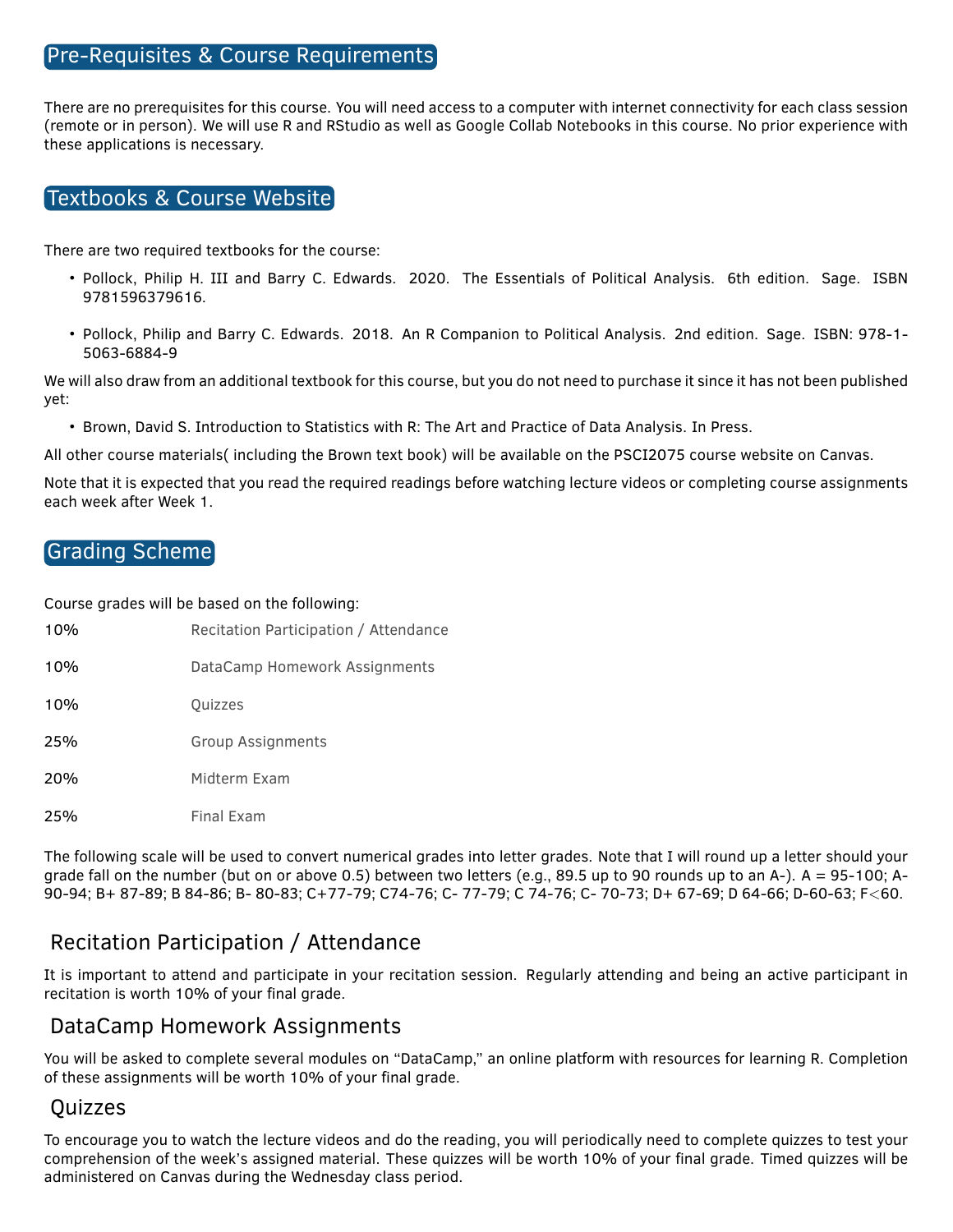# Group Assignments

Approximately every other week you will complete a group assignment, which will be uploaded to Canvas. Groups will be assigned in the based on recitation sections. These group assignments will be worth 25% of your final grade.

#### Midterm Exam

About halfway through the semester, a take-home midterm exam will be administered. You will have a 24 hour window in which to take the exam, and will upload you answers to Canvas. The midterm is an individual assignment; you will need to work on your own to complete the exam. The midterm will be worth 20% of your final grade. This will be cumulative, so everything we have learned up to this point is fair game.

#### Final Exam

At the end of the semester, a take-home final exam will be administered during the final exam time scheduled for this course. You will have a 24 hour window in which to take the exam, and will upload you answers to Canvas. The final is an individual assignment; you will need to work on your own to complete the exam. The final will be worth 25% of your final grade. This will be cumulative, so everything we have learned up to this point is fair game.

## Extra Credit

Throughout the semester there may arise opportunities for extra credit. These will be announced via email to the class.

#### Late Work

Sometimes the need arises to turn in assignments late. This may be especially true this semester as unforeseen circumstances due to COVID-19 may interrupt students' abilities to complete assignments. If you are unable to make a deadline for a group assignment, cannot take a quiz during the Wednesday class time, or cannot take the midterm or final during the scheduled 24 hour period, please contact your TA in advance of the deadline and we will work out a reasonable accommodation. *Note, you are not required to state the nature of your illness to receive an accommodation.*

#### Contact with Instructors

While office hours and Methods Lab are a great time to ask questions, please feel free to email me and the TAs. During the week, you can typically expect to receive a response within 24 hours. If you have gone more than 48 hours without a response, please send a follow-up. When you write your email, ensuring that it is both professional and clear is the best way to get a complete answer to your question. Try to clearly identify the question you have. Since many of your questions will revolve around R, it may be necessary to attach a screenshot.

## Syllabus Changes

I reserve the right to make changes to the syllabus during the course of the semester as needed and will make the most updated copy available to you on Canvas, and announce said changes via email. This is especially likely to happen this semester given uncertainty surrounding COVID-19.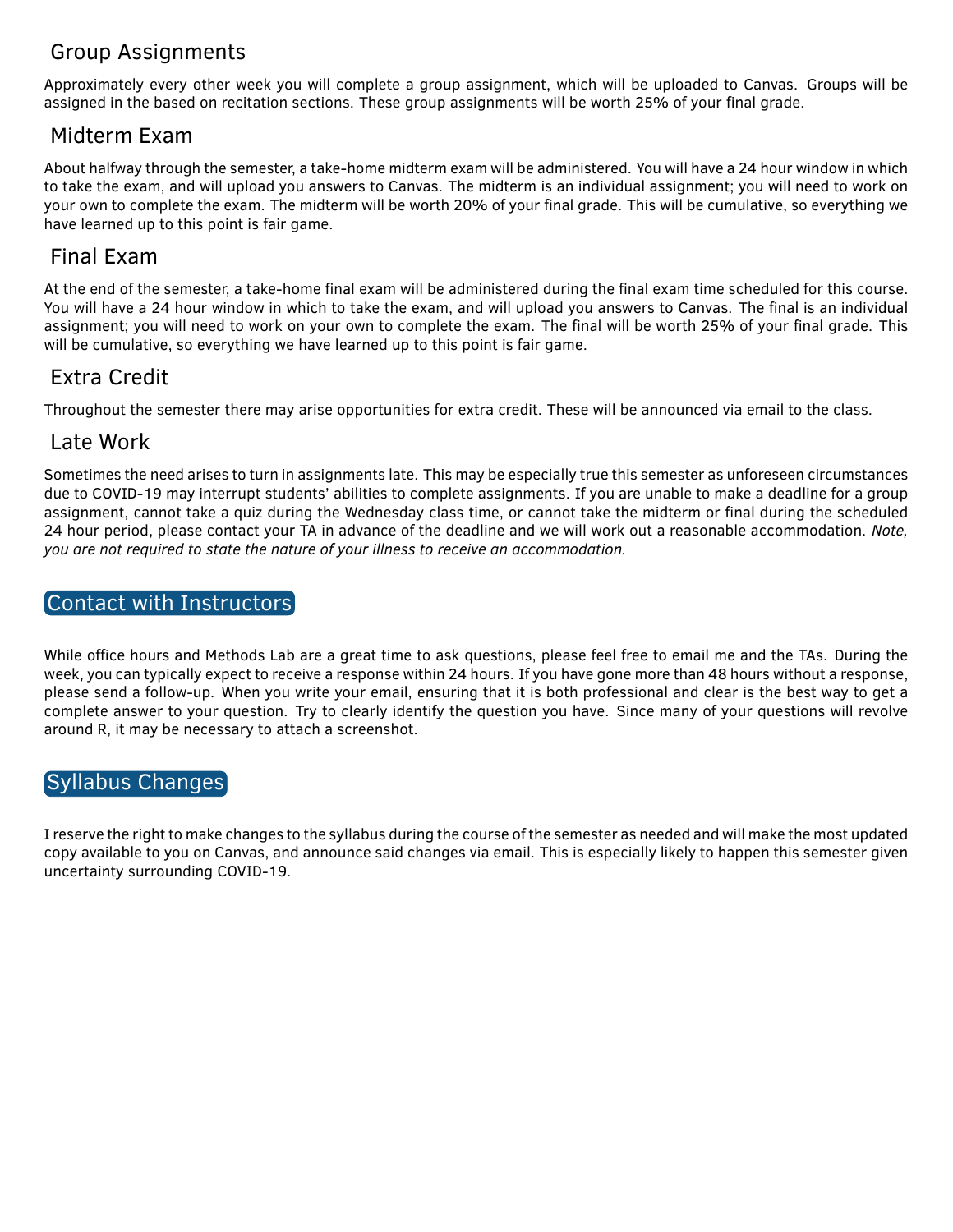#### Class Schedule

| PART 1                    |                                                                                          |                                                                                                          |
|---------------------------|------------------------------------------------------------------------------------------|----------------------------------------------------------------------------------------------------------|
| Week 1 (Aug 24 & Aug 26)  | Course introduction and introduction to R                                                | Brown, Preface, Chapter 1; Chapter 1 of Es-<br>sentials of Political Analysis (EPA)                      |
| Week 2 (Aug 31 & Sept 2)  | Introduction to descriptive statistics                                                   | Brown, Chapter 2; EPA, Chapter 2 (up to p.<br>55); RCPA, Chapter 2                                       |
| Week 3 (Sep 7 & Sept 9)   | Descriptive statistics (continued)                                                       | Brown, Chapter 3; EPA, Chapter 2, p. 55-on;<br>RCPA, Chapter 3                                           |
| Week 4 (Sep 14 & Sept 16) | <b>Graphical Representations of Data</b>                                                 | Brown, Chapter 4                                                                                         |
| Week 5 (Sep 21 & Sept 23) | <b>Controlled Comparisons</b>                                                            | Brown, Chapter 5; EPA, Chapter 5 (up to p.<br>146); RCPA, Chapter 4                                      |
| Week 6 (Sep 28 & Sept 30) | <b>Bivariate Regression</b>                                                              | Brown, Chapter 6; EPA, Chapter 3 (p. 72-85)                                                              |
| Week 7 (Oct 5 & Oct 7)    | <b>Multiple Regression</b>                                                               | Brown, Chapter 7; EPA, Chapter 8 (up to p.<br>260); RCPA, Chapter 9 (up to p. 151, 156-<br>157)          |
| Week 8 (Oct 14)           | MIDTERM EXAM                                                                             | 24 hour take home exam                                                                                   |
| <b>PART 2</b>             |                                                                                          |                                                                                                          |
| Week 9 (Oct 19 & Oct 21)  | Dichotomous Variables and Interactions                                                   | Brown, Chapter 8; EPA, Chapter 5(p.146-<br>158); Chapter 8 (260-267); RCPA, Chapter<br>$9 (p.151 - 154)$ |
| Week 10 (Oct 26 & Oct 28) | Making inferences & statistical significance                                             | Brown, Chapter 9; EPA, Chapter 6; RCPA,<br>Chapter 6                                                     |
| Week 11 (Nov 2 & Nov 4)   | Making inferences & statistical significance (cont.) EPA, Chapter 7 (p.199-215, 231-232) |                                                                                                          |
| Week 12 (Nov 9 & Nov 11)  | Causal Inference & Experimental Design                                                   | QSS Chapter 2.1-2.4                                                                                      |
| Week 13 (Nov16 & Nov 18)  | Causal Inference w/ Observational Data                                                   | QSS Chapter 2.4-2.8                                                                                      |
| Week 14 (Nov 23 & Nov 25) | Text as Data                                                                             | Welbers et al. 2017                                                                                      |
| Week 15 (Nov 30 & Dec 2)  | Review for Final Exam                                                                    |                                                                                                          |
| Week 16 (Dec 9)           | <b>FINAL EXAM</b>                                                                        | 24 hour take home exam                                                                                   |

## CU Boulder Syllabus Statements

#### Classroom Behavior

Both students and faculty are responsible for maintaining an appropriate learning environment in all instructional settings, whether in person, remote or online. Those who fail to adhere to such behavioral standards may be subject to discipline. Professional courtesy and sensitivity are especially important with respect to individuals and topics dealing with race, color, national origin, sex, pregnancy, age, disability, creed, religion, sexual orientation, gender identity, gender expression, veteran status, political affiliation or political philosophy. For more information, see the policies on classroom behavior and the Student Code of Conduct.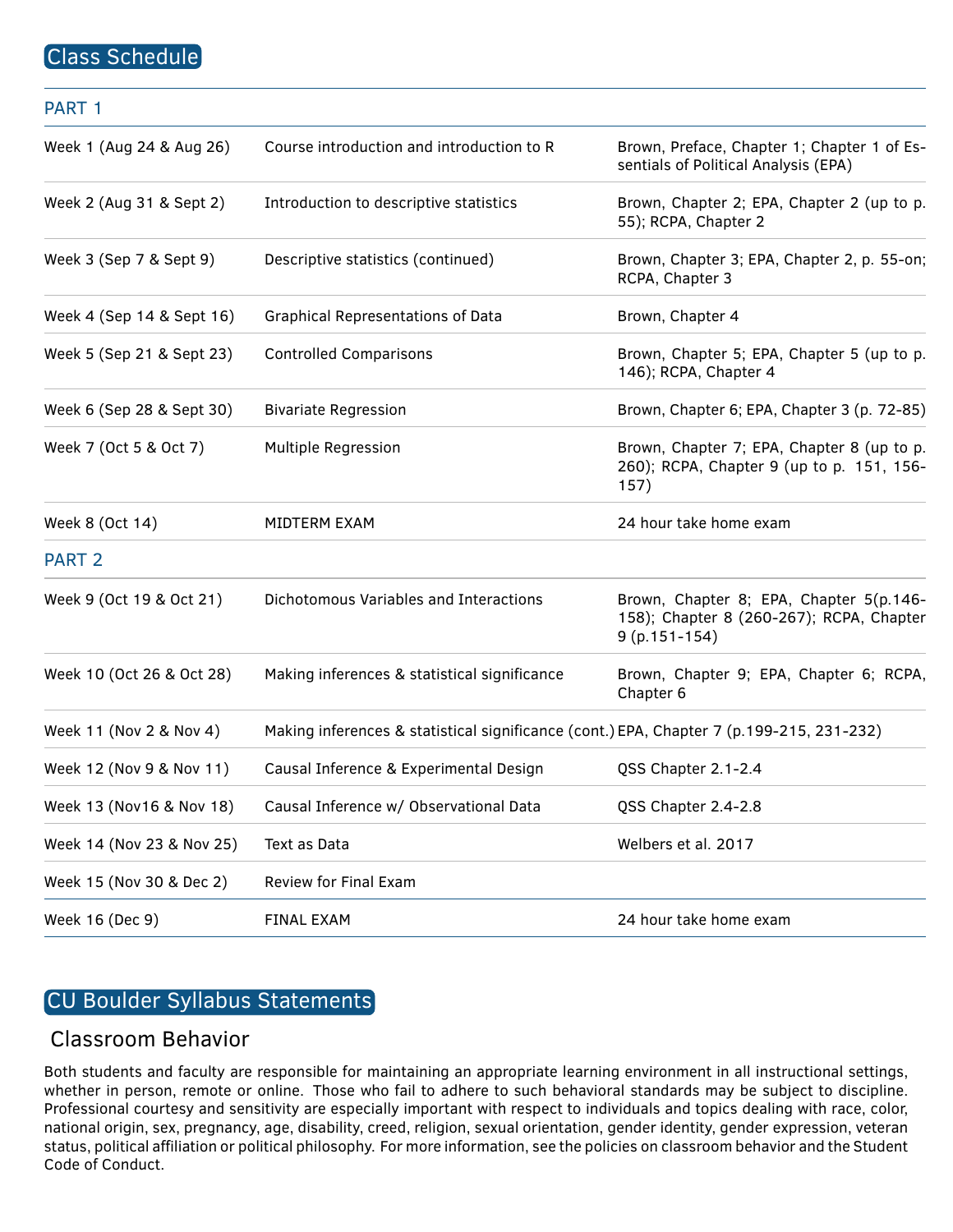# Requirements for COVID-19

As a matter of public health and safety due to the pandemic, all members of the CU Boulder community and all visitors to campus must follow university, department and building requirements, and public health orders in place to reduce the risk of spreading infectious disease. Required safety measures at CU Boulder relevant to the classroom setting include:

- maintain 6-foot distancing when possible,
- wear a face covering in public indoor spaces and outdoors while on campus consistent with state and county health orders,
- clean local work area,
- practice hand hygiene,
- follow public health orders, and
- if sick and you live off campus, do not come onto campus (unless instructed by a CU Healthcare professional), or if you live on-campus, please alert CU Boulder Medical Services.

Students who fail to adhere to these requirements will be asked to leave class, and students who do not leave class when asked or who refuse to comply with these requirements will be referred to Student Conduct and Conflict Resolution. For more information, see the policies on COVID-19 Health and Safety and classroom behavior and the Student Code of Conduct. If you require accommodation because a disability prevents you from fulfilling these safety measures, please see the "Accommodation for Disabilities" statement on this syllabus.

Before returning to campus, all students must complete the COVID-19 Student Health and Expectations Course. Before coming on to campus each day, all students are required to complete a Daily Health Form.

Students who have tested positive for COVID-19, have symptoms of COVID-19, or have had close contact with someone who has tested positive for or had symptoms of COVID-19 must stay home and complete the Health Questionnaire and Illness Reporting Form remotely. In this class, if you are sick or quarantined, we will work out reasonable accommodations to enable you to complete the course. Please email TAs as soon as you think you may need an accommodation so that we can create the best possible outcome. *Note, you are not required to state the nature of your illness to receive an accommodation.*

## Accommodations for Disaiblities

If you qualify for accommodations because of a disability, please submit your accommodation letter from Disability Services to your faculty member in a timely manner so that your needs can be addressed. Disability Services determines accommodations based on documented disabilities in the academic environment. Information on requesting accommodations is located on the Disability Services website. Contact Disability Services at 303-492-8671 or dsinfo@colorado.edu for further assistance. If you have a temporary medical condition, see Temporary Medical Conditions on the Disability Services website.

## Preferred Pronouns

CU Boulder recognizes that students' legal information doesn't always align with how they identify. Students may update their preferred names and pronouns via the student portal; those preferred names and pronouns are listed on instructors' class rosters. In the absence of such updates, the name that appears on the class roster is the student's legal name.

## Honor Code

All students enrolled in a University of Colorado Boulder course are responsible for knowing and adhering to the Honor Code. Violations of the policy may include: plagiarism, cheating, fabrication, lying, bribery, threat, unauthorized access to academic materials, clicker fraud, submitting the same or similar work in more than one course without permission from all course instructors involved, and aiding academic dishonesty. All incidents of academic misconduct will be reported to the Honor Code (honor@colorado.edu); 303-492-5550). Students found responsible for violating the academic integrity policy will be subject to nonacademic sanctions from the Honor Code as well as academic sanctions from the faculty member. Additional information regarding the Honor Code academic integrity policy can be found at the Honor Code Office website.

# Sexual Misconduct, Discrimination, Harassment, and/or Related Retaliation

The University of Colorado Boulder (CU Boulder) is committed to fostering an inclusive and welcoming learning, working, and living environment. CU Boulder will not tolerate acts of sexual misconduct (harassment, exploitation, and assault), intimate partner violence (dating or domestic violence), stalking, or protected-class discrimination or harassment by members of our community. Individuals who believe they have been subject to misconduct or retaliatory actions for reporting a concern should contact the Office of Institutional Equity and Compliance (OIEC) at 303-492-2127 or cureport@colorado.edu. Information about the OIEC, university policies, anonymous reporting, and the campus resources can be found on the OIEC website.

Please know that faculty and instructors have a responsibility to inform OIEC when made aware of incidents of sexual misconduct, dating and domestic violence, stalking, discrimination, harassment and/or related retaliation, to ensure that individuals impacted receive information about options for reporting and support resources.